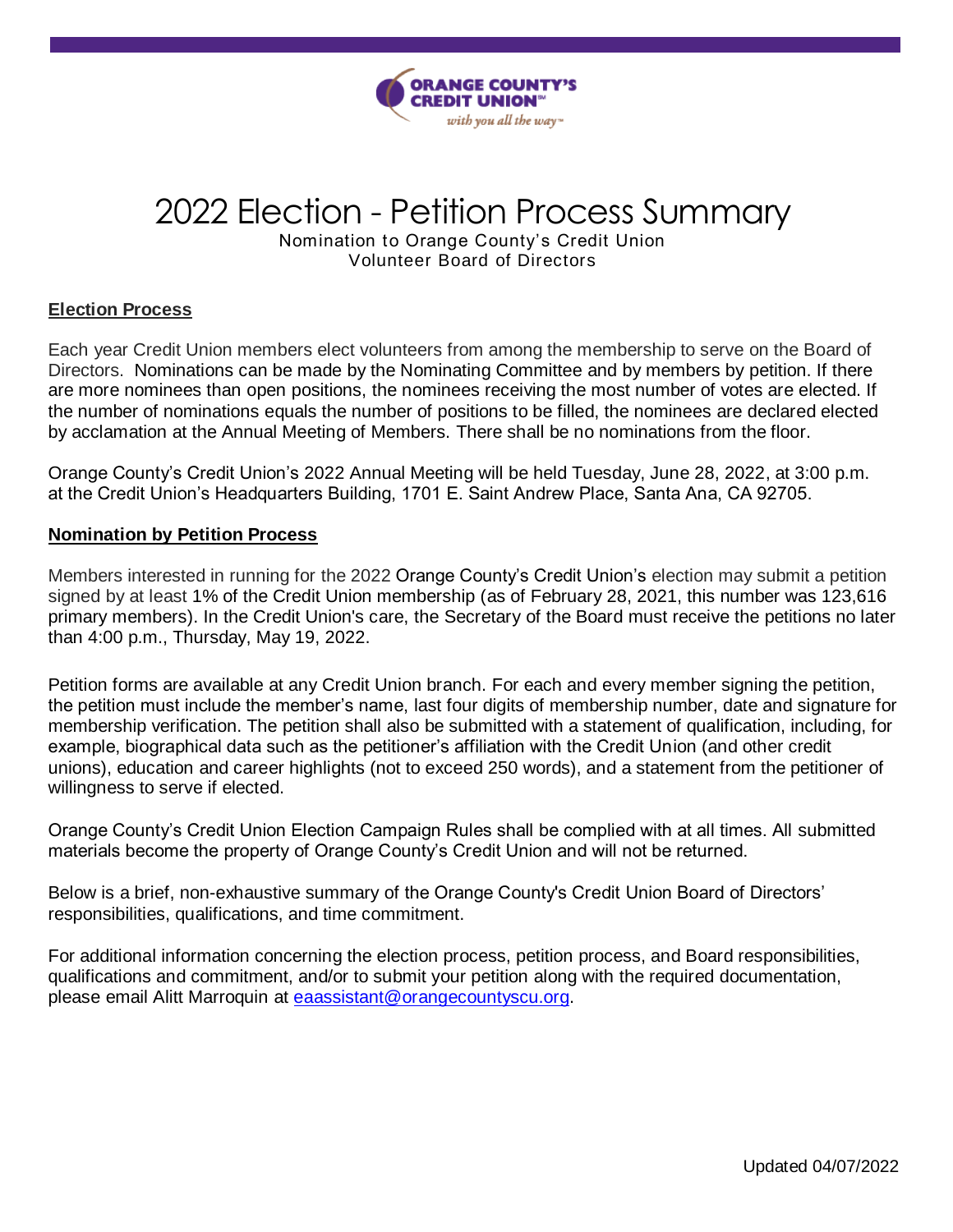# **Responsibilities of the Orange County's Credit Union Board of Directors**

 The Board of Directors has the responsibility for the general direction and control of the Credit Union. General direction refers to establishing strategic policies within the guidelines and limitations outlined in the bylaws and current regulations. The Board is also in charge of ensuring financial soundness and stability, hiring and reviewing the President CEO's performance annually, and reporting to Members at the Annual Meeting.

- 1. Each Board of Directors has the fiduciary responsibility as follows:
	- Duty of loyalty requires the Board of Directors to avoid using their position as Directors to gain personal advantage. This duty of loyalty means that business or investment opportunities properly belonging to the Credit Union cannot be diverted to the personal benefit of a Director in a position to decide on behalf of the Credit Union. Duty of loyalty includes the avoidance of conflicts of interest/and or the appearance of conflicts.
	- Duty of care requires the Board of Directors to act with due consideration to fulfill their policymaking tasks and monitor the Credit Unions' performance. This standard in measuring this duty of care has been defined as the degree of care and prudence that people prompted by self-interest generally exercise to conduct their own affairs.
	- Duty of oversight requires the Board of Directors to have the duty of general management of the affairs, funds, and records of this credit union, or they may delegate this to a President hired for this purpose. The Board of Directors shall possess all express or implied powers and duties conferred or imposed upon them under applicable law and regulations or elsewhere in the Credit Union bylaws, which are not specifically reserved to or conferred or imposed upon the members of the credit union.
	- Duty of Liability requires the Board of Directors oversight of the fidelity bond coverage; the policy protects the Board of Directors, Volunteers, and Associates from liability arising out of their duties performed for the Credit Union.
- 2. Additional Duties and Responsibilities:
	- Attend a minimum of 75% of all Board Meetings, education or planning sessions, the Annual Membership Meeting, and any other special meetings called at the Chair's direction. If unable to attend the meeting, then the Chair will be notified in advance.
	- Provide direction through setting policy within the guidelines and limitations set forth by the Credit Union's charter, bylaws, law, and prudent business practices.
	- Determine overall objectives, set and approve goals, and establish policies to provide an operational framework for the Credit Union.
	- Co-create long-range strategic planning with the CEO.
	- Establish and assess measurements to monitor the alignment of results with Strategic Plan goals.
	- Select, employ, set standards of performance, and evaluate President/CEO annually.
	- Review and approve the annual budget and review monthly financial statements.
	- Receive, review and act on management and Supervisory Committee recommendations and reports.
	- Ensure proper internal controls and disaster recovery plans to protect assets and resources.
	- Set specific policies, parameters, and limits to guide management and staff in the Credit Union operation.
	- Approve loan policies, including maximums, interest rate maturities, securities, and collection policies. policies.<br>
	Updated 04/07/2022<br>
	Updated 04/07/2022